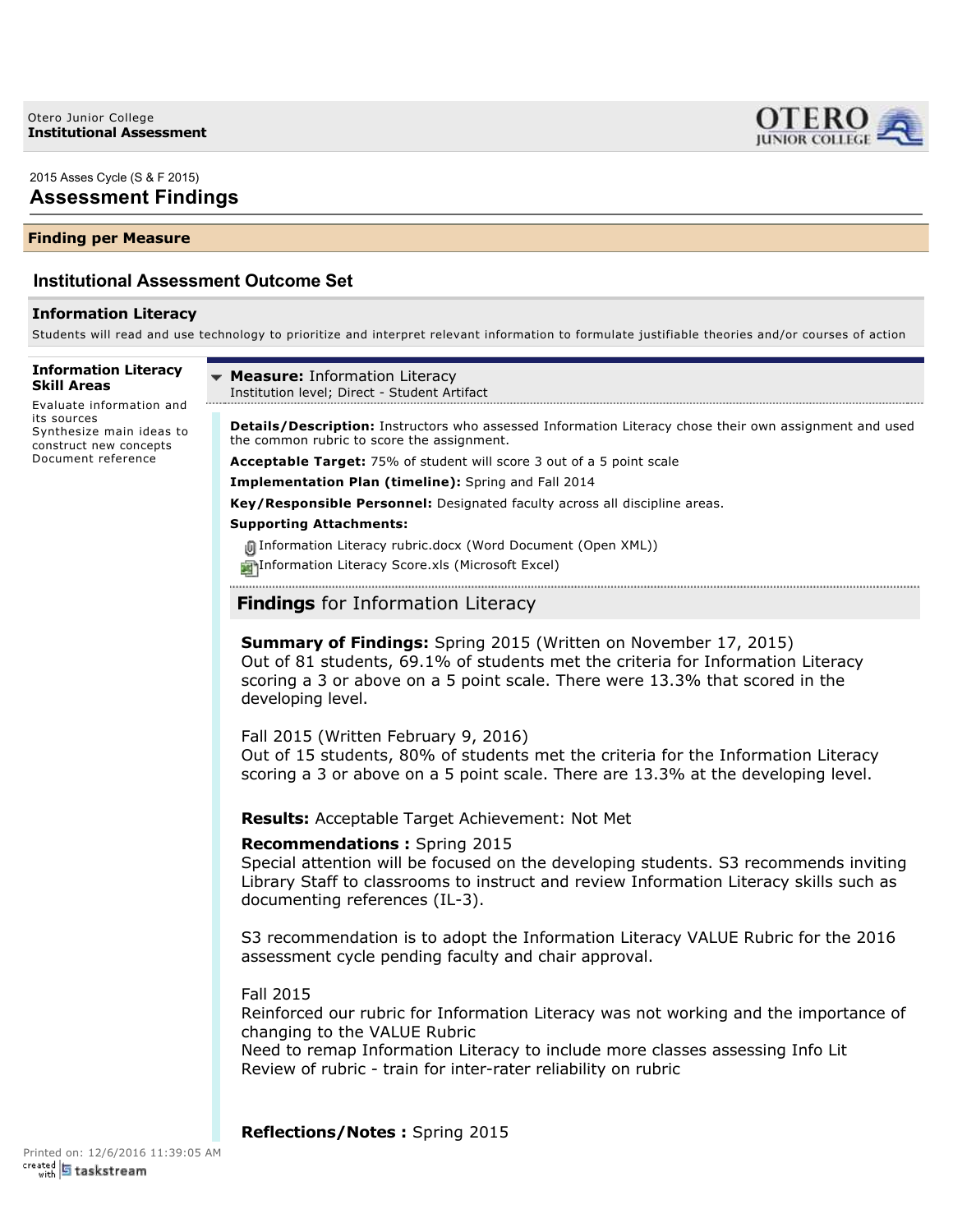Documenting references seems to be the lowest skill needed students. By focusing on this level the acceptable target might have been achieved.

Eleven students did not complete the Information Literacy assignments and were not calculated in the final results. As of Spring 2015 concurrent students were included in this data.

Fall 2015

Documenting references had the lowest criteria again.

Things to think about: value of writing lab, emphasis on proper citations, help students determine when to use APA or MLA, should students be given ISLO rubrics when completing the assignment for this assessment, look at other resources for referencing - Easy Bib is not always accurate/reliable

#### **Substantiating Evidence:**

Info Lit Spring 2014 thru Fall 2015 ISLO Data.xlsx (Excel Workbook (Open XML))

#### **These Findings are associated with the following Actions:**

#### **Information Literacy**

(Action Plan; 2015 Asses Cycle (S & F 2015))

**Action details:** Fall 2015 CDHE is making the move to LEAP VALUE Rubrics. S3 made the recommendation that OJC adopt the LEAP Value Rubric for Information Literacy beginning the 2016 assessment cycle.

Spring 2016 This recommendation was approved and the Information Literacy VALUE Rubric will be used Spring 2016.

For those concerned with EasyBib not being accurate, be sure to use the paid version, EasyBib Pro. If concerns continue contact the library to look for another alternative.

Training for full time as well as adjunct faculty on using the rubrics, score sheets and Taskstream,.

The measure for this plan was 90% faculty who were assigned this ISLO completed it. Competition was at 75%. Clarify notification process for faculty assessing this ISLO.

**Implementation Plan (timeline):** Spring and Fall 2016

Training will be Fall 2016.

**Key/Responsible Personnel:** Assigned faculty across programs.

**Measures:** 90% of faculty assessing Information Literacy will submit assessment results/data.

**Budget approval required? (describe):** Yes through Cabinet requesting 4 hours for training for all faculty completing ISLOs (This covers all ISLO/PSLO training).

**Budget request amount:** \$4,000.00

**Priority:** High

**Supporting Attachments:**

#### **Mathematics**

Students will use appropriate quantitative literacy methods and data analysis to investigate and solve problems.

### **Mathematics Skill Areas**

Perform college level arithmetic operations Demonstrate skills at estimating and approximating results Perform basic algebraic and/or logical operations that involve levels of abstraction

Demonstrate basic [Printed on: 12/6/2016](https://www.taskstream.com/) 11:39:05 AM<br>
with **5 taskstream** 

**Measure:** Mathematics  $\overline{\phantom{a}}$ 

Institution level; Direct - Student Artifact

**Details/Description:** Instructors who assessed Mathemataics chose their own assignment and used the common rubric to score the assignment

**Acceptable Target:** 75% of student will score 3 out of a 5 point scale

**Implementation Plan (timeline):** Spring and Fall 2014

**Key/Responsible Personnel:** Designated faculty across all discipline areas.

**Supporting Attachments:**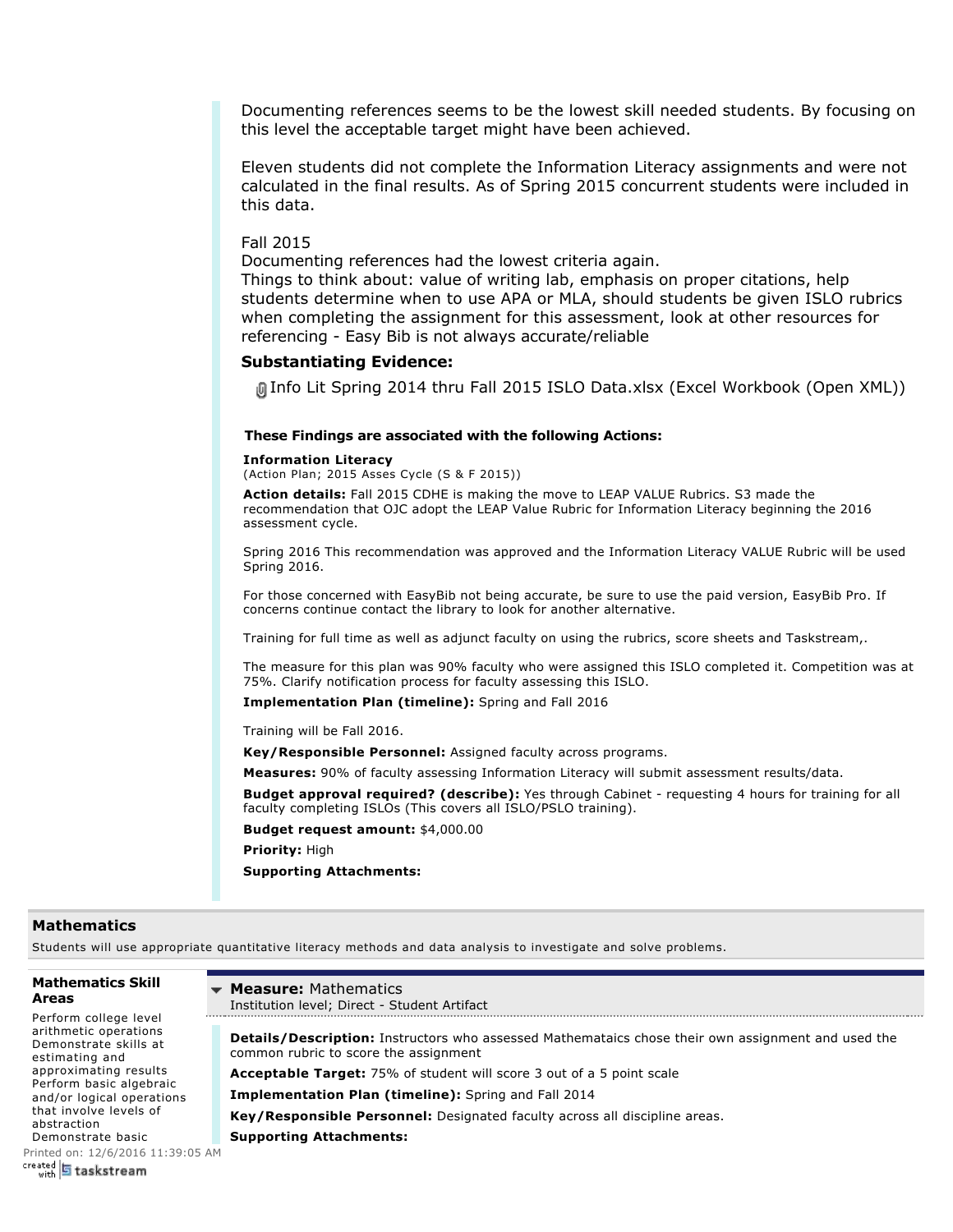problem-solving skills Show competence in applied analytical skills

**间 Mathematics - Institutional rubric.docx (Word Document (Open XML))** Mathmatics Score.xls (Microsoft Excel)

# **Findings** for Mathematics

**Summary of Findings:** Spring 2015 (Written on November 17, 2015) Out of 106 students, 61.3% of OJC students met the Mathematics ISLO of scoring 3 points or higher on a 5 point scale. 16.1% were at a developing level.

### Fall 2015 (Written February 9, 2016)

Out of 218 students, 67% of students met the Mathematics ISLO of score 3 points or higher on a 5 point scale. 16.1% were at a developing level.

**Results:** Acceptable Target Achievement: Not Met

### **Recommendations :** Spring 2015

Courses assessing Mathematics will place an emphasis on perform college level arithmetic operations (M-1) and demonstrate skills at estimating and approximating results (M-2). These criteria needs to be improved across campus.

S3 decided students not completing the assessed assignment would be placed on the score sheet but a No Score (NS) would be on the sheet.

#### Fall 2015

Train for inter-rater reliability. Look at data with and without the Mathematics 120, 121 and 135 courses

### **Reflections/Notes :** Spring 2015

M1 and M2 were the lowest performing ISLO areas overall.

Ten students did not complete the math assignments and were not calculated in the final results. As of spring 2015 concurrent students were included in this data.

After looking at the VALUE Rubrics, S3 decided to keep the current Mathematics ISLO rubric

### Fall 2015

M1 and M2 continue to be the lowest areas.

Are students using a calculator? Some faculty allow some do not. Sample size has doubled from Spring 2015. Fall enrollment in Math courses tends to be higher than spring enrollment.

### **Substantiating Evidence:**

Mathematics 2014 thru Fall 2015 ISLO Data.xlsx (Excel Workbook (Open XML))

#### **These Findings are associated with the following Actions:**

#### **Mathematics**

(Action Plan; 2015 Asses Cycle (S & F 2015))

**Action details:** Fall 2015 S3 committee members will continue to look at which courses are being assessed in Mathematics as well as measurements used.

Spring 2016 Train for inter-rater reliability. Note if students are allowed to use calculators or not. Look at data with and without Math 120, 121, 135. These Math classes use a standard test across all three courses.

**Implementation Plan (timeline):** Spring and Fall 2016

**Key/Responsible Personnel:** Assigned Faculty across campus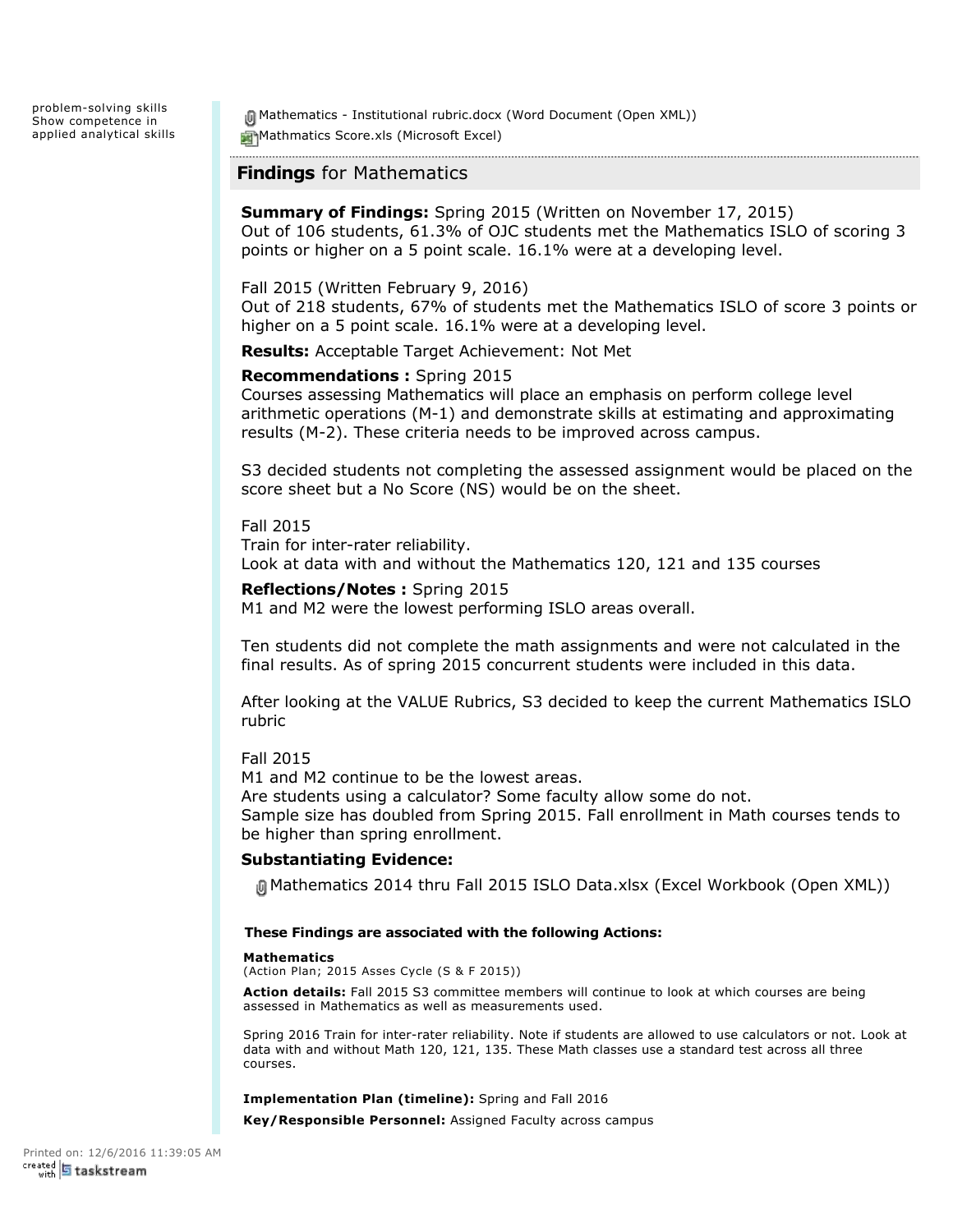**Measures:** 90% of faculty assessing Mathematics will submit assessments/data results

Spring 2016 - This measure was met with 100%. **Budget approval required? (describe):** See Information Literacy **Budget request amount:** \$0.00 **Priority: Supporting Attachments:**

### **Technology**

Students will select and apply appropriate forms of technology to solve problems or compile information.

#### **Technology Skill Areas**

Identify the problem or compile information Distinguish what technology, tools and information are available and select the most appropriate Apply appropriate technology and demonstrate mastery of technology/tool

## **Measure:** Technology

. . . . . .

Institution level; Direct - Student Artifact

**Details/Description:** Instructors who assessed Technology chose their own assignment and used the common rubric to score the assignment

**Acceptable Target:** 75% of student will score 3 out of a 5 point scale

**Implementation Plan (timeline):** Spring and Fall 2014

**Key/Responsible Personnel:** Designated faculty across all discipline areas.

#### **Supporting Attachments:**

**间 Technology Rubric.docx (Word Document (Open XML))** 

Technology Score.xls (Microsoft Excel)

# **Findings** for Technology

# **Summary of Findings:** Spring 2015 (Written on November 17, 2015)

Out of 46 students, 54.3% scored a 3 or above on a 5 point scale. There were 28.3% that scored at the developing level.

### Fall 2015 (Written February 9, 2016)

Out of 64 students, 82.8% scored a 3 or above on a 5 point scale. There were 17.2% at the developing level.

**Results:** Acceptable Target Achievement: Not Met

### **Recommendations :** Spring 2015

Since the numbers are so small S3 determined the need to remap and add additional courses assessing technology to increase the sample size.

S3 recommendation is to adopt the Problem Solving (for Technology) VALUE Rubric for the 2016 assessment cycle pending faculty and chair approval.

### Fall 2015

Need to do remapping to include more students, CIS 118 needs to be added both concurrent and on campus.

Need to look at technology rubric as it was decided not to use the Problem Solving VALUE Rubric.

Look at what courses and what information in each course is being assessed.

### **Reflections/Notes :** Spring 2015

Since only 34 students were assessed across campus one student can make a significant difference in the outcome.

# Fall 2015

Why is there such a huge jump in the students scoring 3 or above from the spring semester to the fall semester?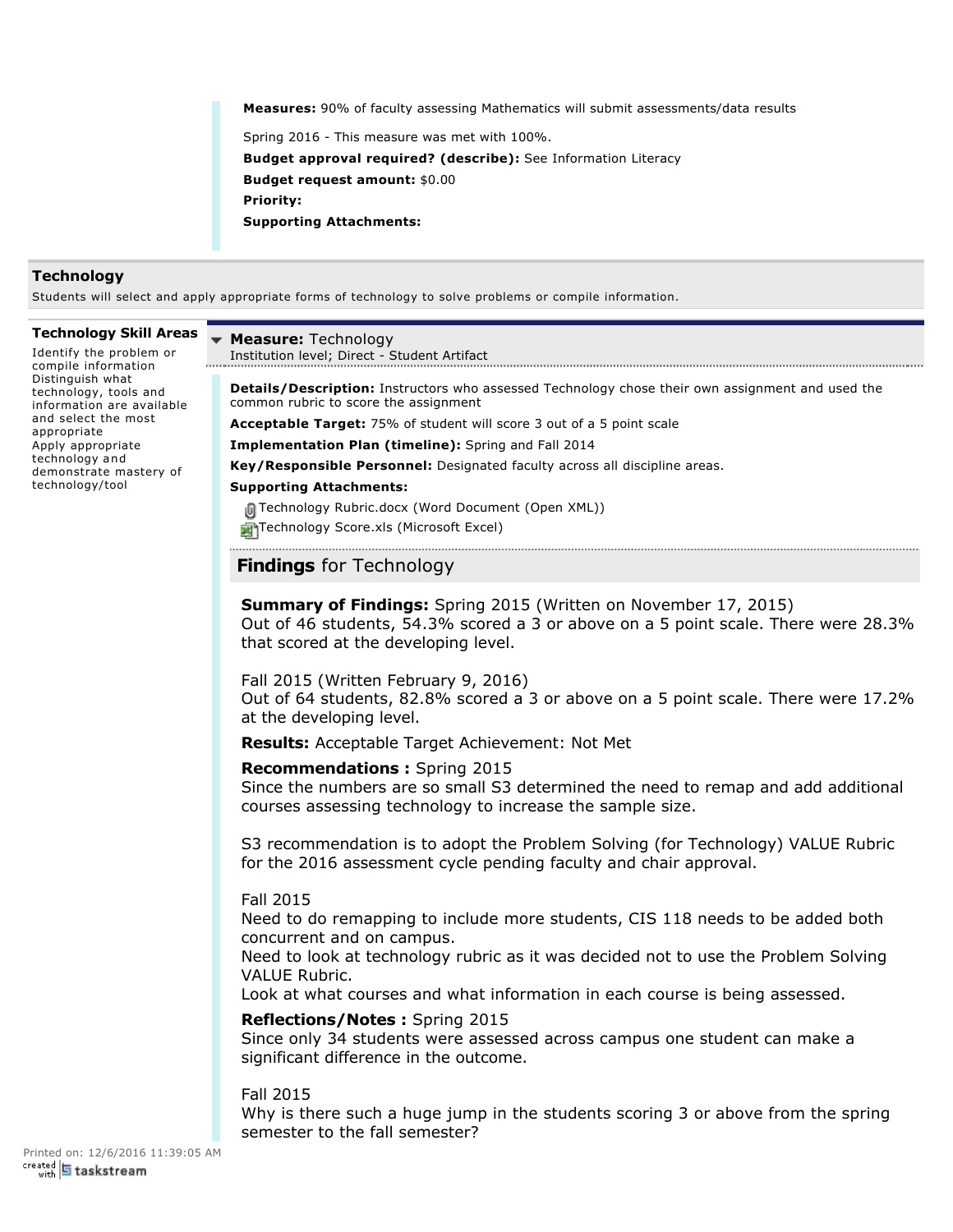With the changes to the gT CDHE competencies is technology something we want to continue to assess?

### **Substantiating Evidence:**

Technology 2014 thru Fall 2015 ISLO Data.xlsx (Excel Workbook (Open XML))

#### **These Findings are associated with the following Actions:**

**Technology**

(Action Plan; 2015 Asses Cycle (S & F 2015))

Action details: Spring 2015 S3 committee members will in another year, re-evaluate the rubric being used for this assessment.

Reflections/Notes : This is a small sample.

Since the numbers are so small S3 determined the need to remap and add additional courses assessing technology to increase the sample size.

S3 recommendation is to adopt the Problem Solving (for Technology) VALUE Rubric for the 2016 assessment cycle pending faculty and chair approval.

#### Fall 2015

Need to do remapping to include more students, CIS 118 needs to be added both concurrent and on campus.

Need to look at technology rubric as it was decided not to use the Problem Solving VALUE Rubric. Look at what courses and what information in each course is being assessed.

**Implementation Plan (timeline):** Spring and Fall 2016

**Key/Responsible Personnel:** Assigned faculty across campus

**Measures:** 90% of faculty assessing Technology will submit assessment/data results.

2015 Assessment cycle 57% of the classes that were to assess technology assessed it.

**Budget approval required? (describe):** See Information Literacy

**Budget request amount:** \$0.00

**Priority:**

**Supporting Attachments:**

### **Written Communication**

Students will write effectively to communicate concepts using applicable vocabulary.

| Written<br><b>Communication Skill</b><br><b>Areas</b>                   | <b>Measure:</b> Written Communication<br>Institution level; Direct - Student Artifact                                                                                                                  |
|-------------------------------------------------------------------------|--------------------------------------------------------------------------------------------------------------------------------------------------------------------------------------------------------|
| Organization<br>Development<br>Style/Communication<br>Grammar/Mechanics | <b>Details/Description:</b> Instructors who assessed Information Literacy chose their own assignment and used<br>the common rubric to score the assignment                                             |
|                                                                         | <b>Acceptable Target:</b> 75% of student will score 3 out of a 5 point scale                                                                                                                           |
|                                                                         | <b>Implementation Plan (timeline):</b> Spring and Fall 2014                                                                                                                                            |
|                                                                         | Key/Responsible Personnel: Designated faculty across all discipline areas.                                                                                                                             |
|                                                                         | <b>Supporting Attachments:</b>                                                                                                                                                                         |
|                                                                         | Writing Rubric scoring sheet.xls (Microsoft Excel)                                                                                                                                                     |
|                                                                         | (Open XML) Written Communication Rubric Otero Junior College Fall 2013.docx (Word Document (Open XML)                                                                                                  |
|                                                                         | <b>Findings</b> for Written Communication                                                                                                                                                              |
|                                                                         | <b>Summary of Findings:</b> Spring 2015 (Written on November 17, 2015)<br>Out of 219 students, 89% of students scored a 3 or above on a 5 point scale on this<br>ISLO. 10% were at a developing level. |
|                                                                         | Fall 2015 (Written February 9, 2016)                                                                                                                                                                   |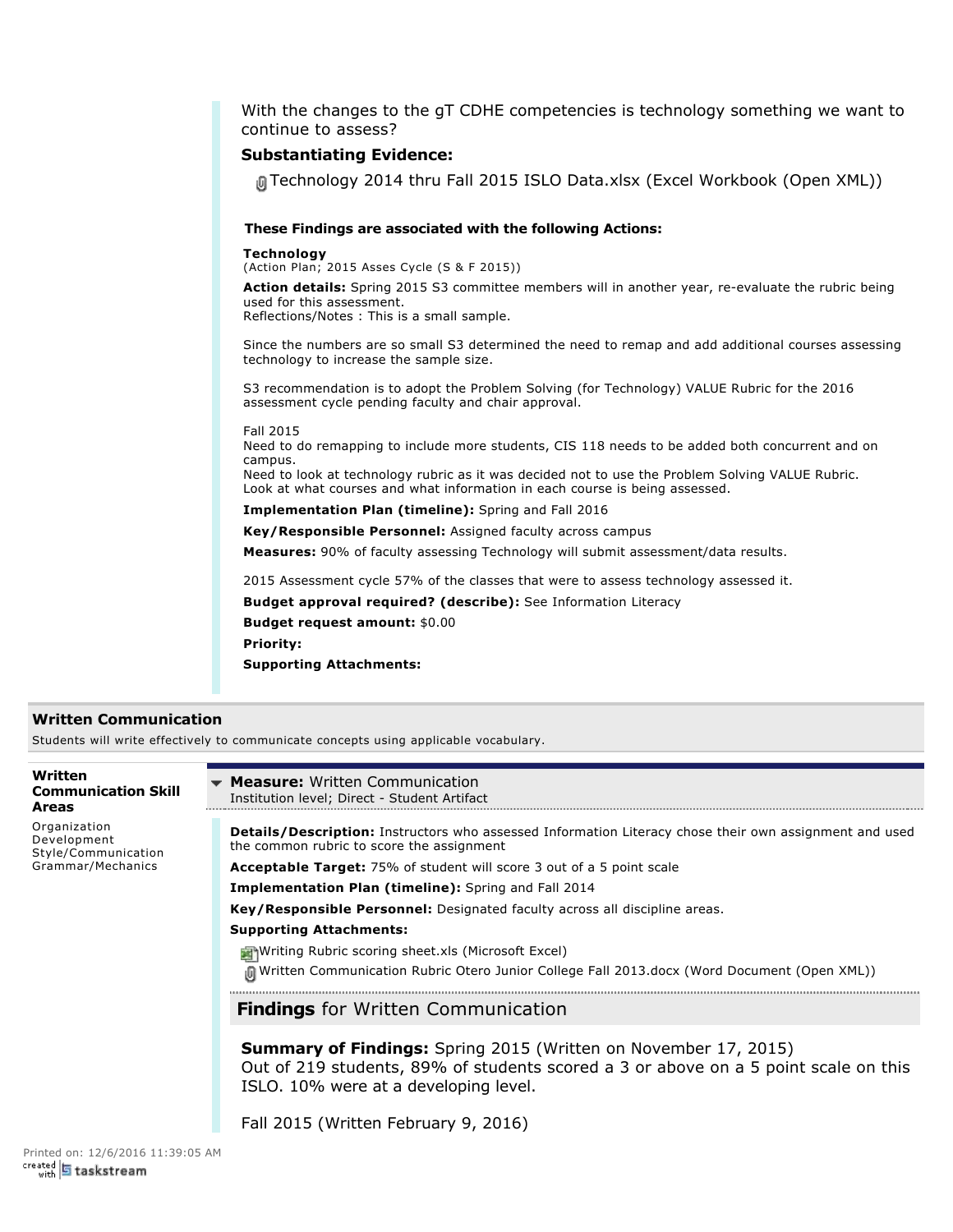Out of 92 students, 72.8% scored a 3 or above on a 5 point scale. 21.7% were at a developing level.

**Results:** Acceptable Target Achievement: Met

**Recommendations :** Spring 2015

S3's recommendation is to breakdown and analyze scores by courses - English, non-English, and concurrent.

Fall 2015

Look at the data with and without English 121 and 122. The Written Communication rubric has proven over time it is reliable so will be retained.

Possible training on inter-rater reliability

**Reflections/Notes :** Spring 2015

With the large sample size the committee wondered how many were ENG 121, 122 students. It also had the highest number (38) of concurrent students with an average score of 3.95%.

Eleven students did not complete the Written Communication assignment and were not calculated in the final results.

After looking at the VALUE Rubrics, S3 decided to keep the current Written Communication ISLO rubric

Fall 2015

The sample was smaller than in the spring. Due to change in department chair, ENG 121 and 122 did not get assessed this semester.

### **Substantiating Evidence:**

written communication Spring 2014 thru Fall 2015 ISLO Data.xlsx (Excel Workbook (Open XML))

#### **These Findings are associated with the following Actions:**

**Written Communication** (Action Plan; 2015 Asses Cycle (S & F 2015))

**Action details:** Spring 2015 S3 recommendation is to breakdown and analyze scores by courses - English, non-English, and concurrent.

Fall 2015 Look at the data with and without English 121 and 122. The Written Communication rubric has proven over time it is reliable so will be retained. Possible training on inter-rater reliability

**Implementation Plan (timeline):** 2016 Assessment Cycle

**Key/Responsible Personnel:** Assigned faculty across campus

**Measures:** 90% of faculty assessing Technology will submit assessment/data results.

**Budget approval required? (describe):** See Information LIteracy

**Budget request amount:** \$0.00

**Priority:**

**Supporting Attachments:**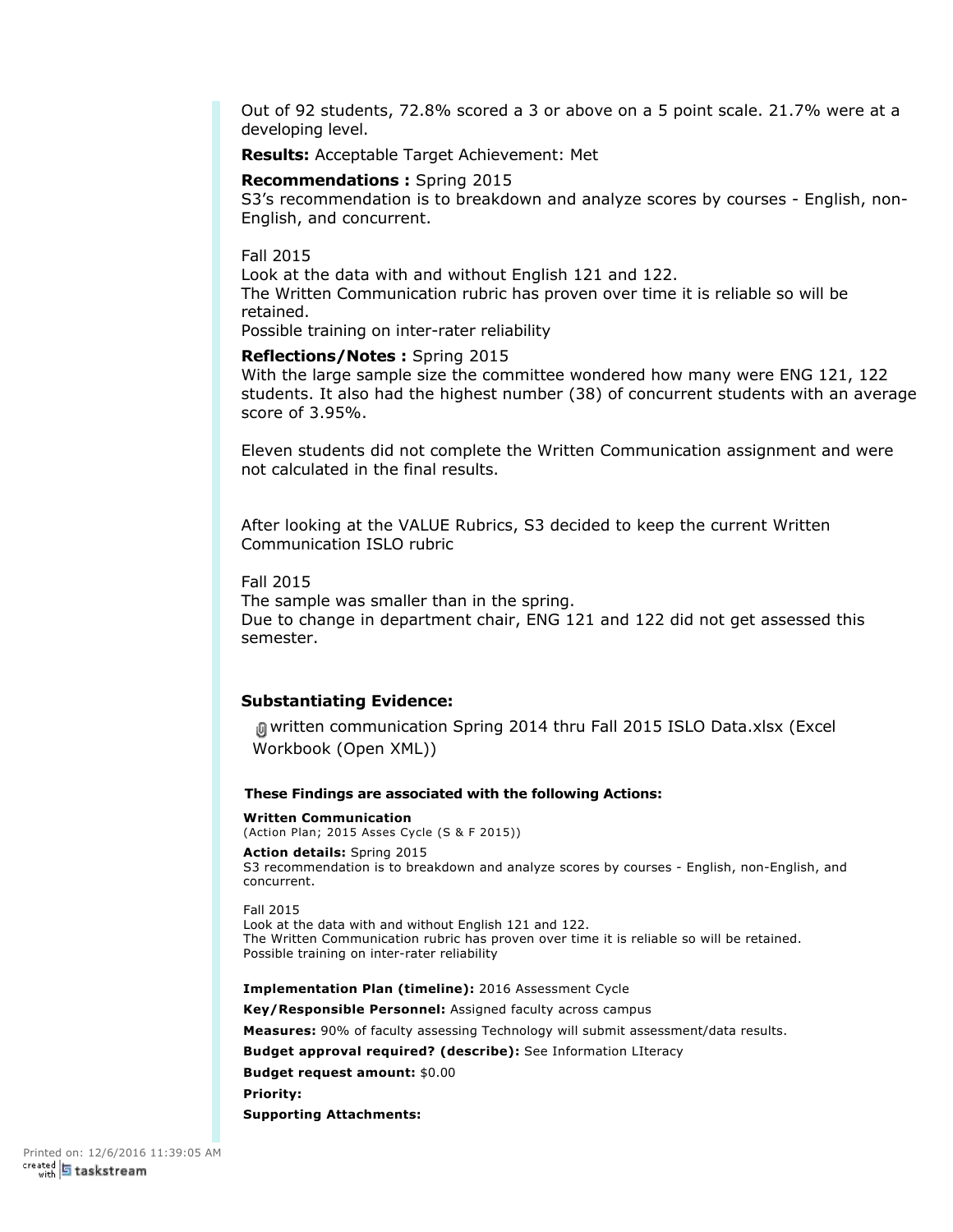## **Critical Thinking**

#### **Critical Thinking Skill Areas**

Synthesize evidence Correlate information Identify credible information Analyze credible information Develop well-supported solution Apply variety of ideas Communicate variety of ideas

#### **Measure:** Critical Thinking ÷ Institution level; Direct - Student Artifact

**Details/Description:** Critical Thinking is imperative to student success, and is integrated with Information Literacy, Mathematics, Technology and Written Communication ISLOs. Instructors who assess Critical Thinking chose their own assignment and use the common rubric to score the assignment

**Acceptable Target:** 75% of student will score 3 out of a 5 point scale

**Implementation Plan (timeline):** Spring and Fall 2014

**Key/Responsible Personnel:** Designated faculty across all discipline areas.

# **Findings** for Critical Thinking

**Summary of Findings:** Spring 2015 (Written on November 17, 2015) Out of 484 students, 77.1% of the students scored 3 points or above on a 5 point scale. 17.6% were at the developing level.

### Fall 2015 (Written February 9, 2016)

Out of 373 students, 78.3% scored 3 points or above on a 5 point scale. 15.5% were at a developing level.

**Results:** Acceptable Target Achievement: Met

### **Recommendations :** Spring 2015

S3 recommendation is adopt the Critical Thinking VALUE Rubric for the 2016 assessment cycle pending faculty and chair approval. If approved, Critical Thinking will assessed as a standalone ISLO as originally assessed

### Fall 2015

Decided not to assess critical thinking with the other ISLOs but as a standalone ISLO but will be assessed Fall of 2016.

Mapping to determine which courses will be assessed will be completed.

### **Reflections/Notes :** Spring 2015

Currently all ISLOs assess Critical Thinking. This group had the most students with 484. This large number could possibly represent duplicate count of students. Remapping may need to be done to align to the VALUE Rubric.

Fall 2015 Remapping will need to be done to realign the Critical Thinking VALUE rubric with OJC curriculum across campus.

### **Substantiating Evidence:**

Critical Thinking 2014 thru Fall 2015 ISLO Data.xlsx (Excel Workbook (Open XML))

#### **These Findings are associated with the following Actions:**

#### **Critical Thinking**

(Action Plan; 2015 Asses Cycle (S & F 2015))

**Action details:** After looking at results S3 recommended that the LEAP VALUE Rubric be adopted in the Fall of 2016 and will be assigned to courses after remapping.

The committee felt there was too much duplication of Critical Thinking since we are assessing it with all other ISLOs. There has also been talk that the way the criteria are all lumped together we are not gathering specific enough information about to critical thinking and we need to return to doing CT assessment the way we were approx 3 years ago before the new ISLO rubrics were adopted.

Fall 2015 S3 adopted the Critical Thinking VALUE Rubric.

**Implementation Plan (timeline):** Mapping of Critical Thinking Spring 2016